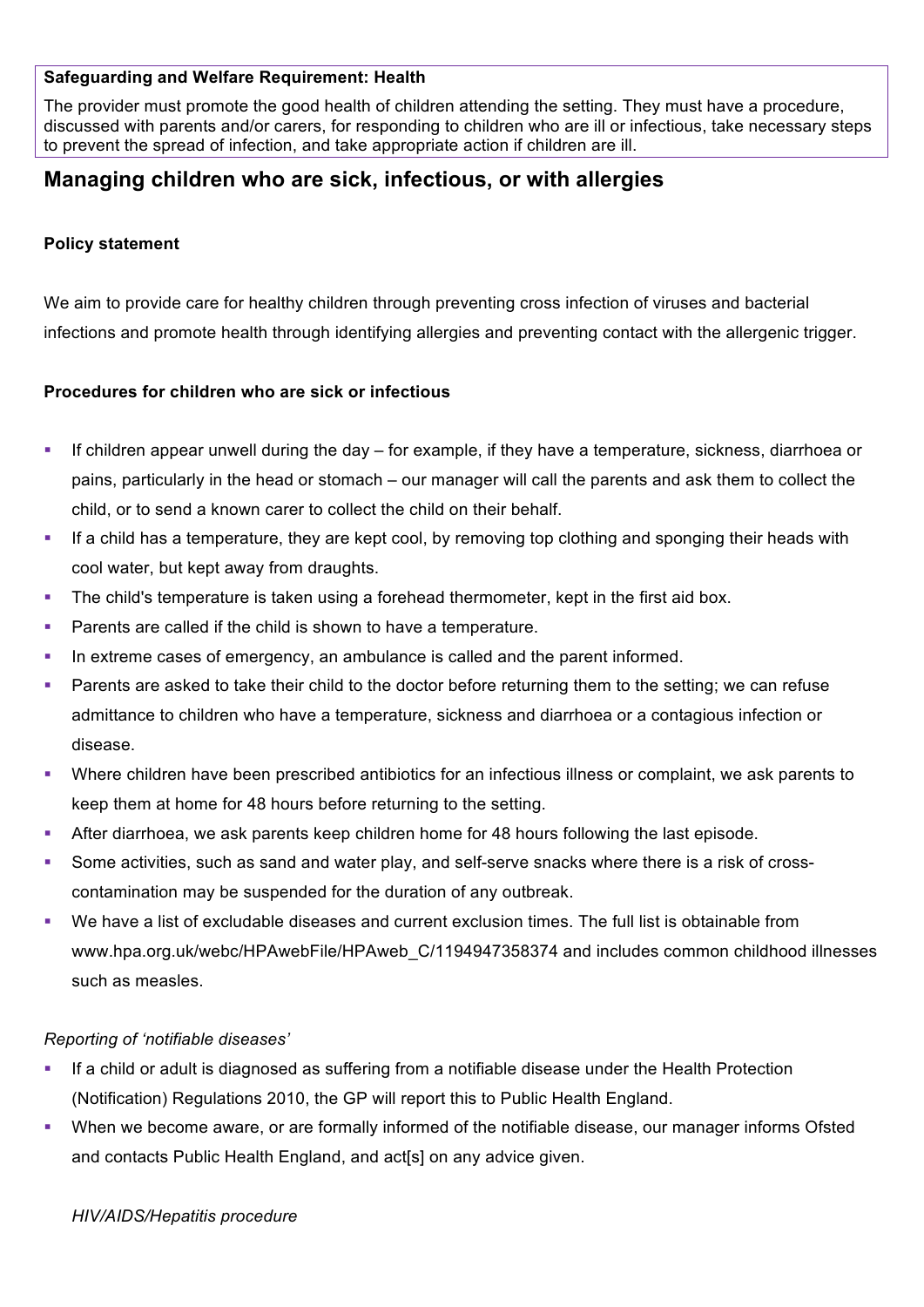HIV virus, like other viruses such as Hepatitis A, B and C, are spread through body fluids. Hygiene precautions for dealing with body fluids are the same for all children and adults. We:

- § Wear single-use vinyl gloves and aprons when changing children's nappies, pants and clothing that are soiled with blood, urine, faeces or vomit.
- Use protective rubber gloves for cleaning/sluicing clothing after changing.
- Rinse soiled clothing and either bag it for parents to collect or launder it in the setting.
- § Clear spills of blood, urine, faeces or vomit using mild disinfectant solution and mops; any cloths used are disposed of with the clinical waste.
- § Clean any tables and other furniture, furnishings or toys affected by blood, urine, faeces or vomit using a disinfectant.

## *Nits and head lice*

- Nits and head lice are not an excludable condition; although in exceptional cases we may ask a parent to keep the child away until the infestation has cleared.
- § On identifying cases of head lice, we inform all parents ask them to treat their child and all the family if they are found to have head lice.

## *Procedures for children with allergies*

- When children start at the setting we ask their parents if their child suffers from any known allergies. This is recorded on the Registration Form.
- If a child has an allergy, we complete a risk assessment form to detail the following:
	- **-** The allergen (i.e. the substance, material or living creature the child is allergic to such as nuts, eggs, bee stings, cats etc).
	- **-** The nature of the allergic reactions (e.g. anaphylactic shock reaction, including rash, reddening of skin, swelling, breathing problems etc).
	- **-** What to do in case of allergic reactions, any medication used and how it is to be used (e.g. Epipen).
	- **-** Control measures such as how the child can be prevented from contact with the allergen.
	- **-** Review measures.
- This risk assessment form is kept in the child's personal file and a copy is displayed where our staff can see it.
- § Generally, no nuts or nut products are used within the setting.
- Parents are made aware so that no nut or nut products are accidentally brought in, for example to a party.

#### *Insurance requirements for children with allergies and disabilities*

- **•** If necessary, our insurance will include children with any disability or allergy, but certain procedures must be strictly adhered to as set out below. For children suffering life threatening conditions, or requiring invasive treatments; written confirmation from our insurance provider must be obtained to extend the insurance.
- At all times we ensure that the administration of medication is compliant with the Safeguarding and Welfare Requirements of the Early Years Foundation Stage.
- Oral medication: